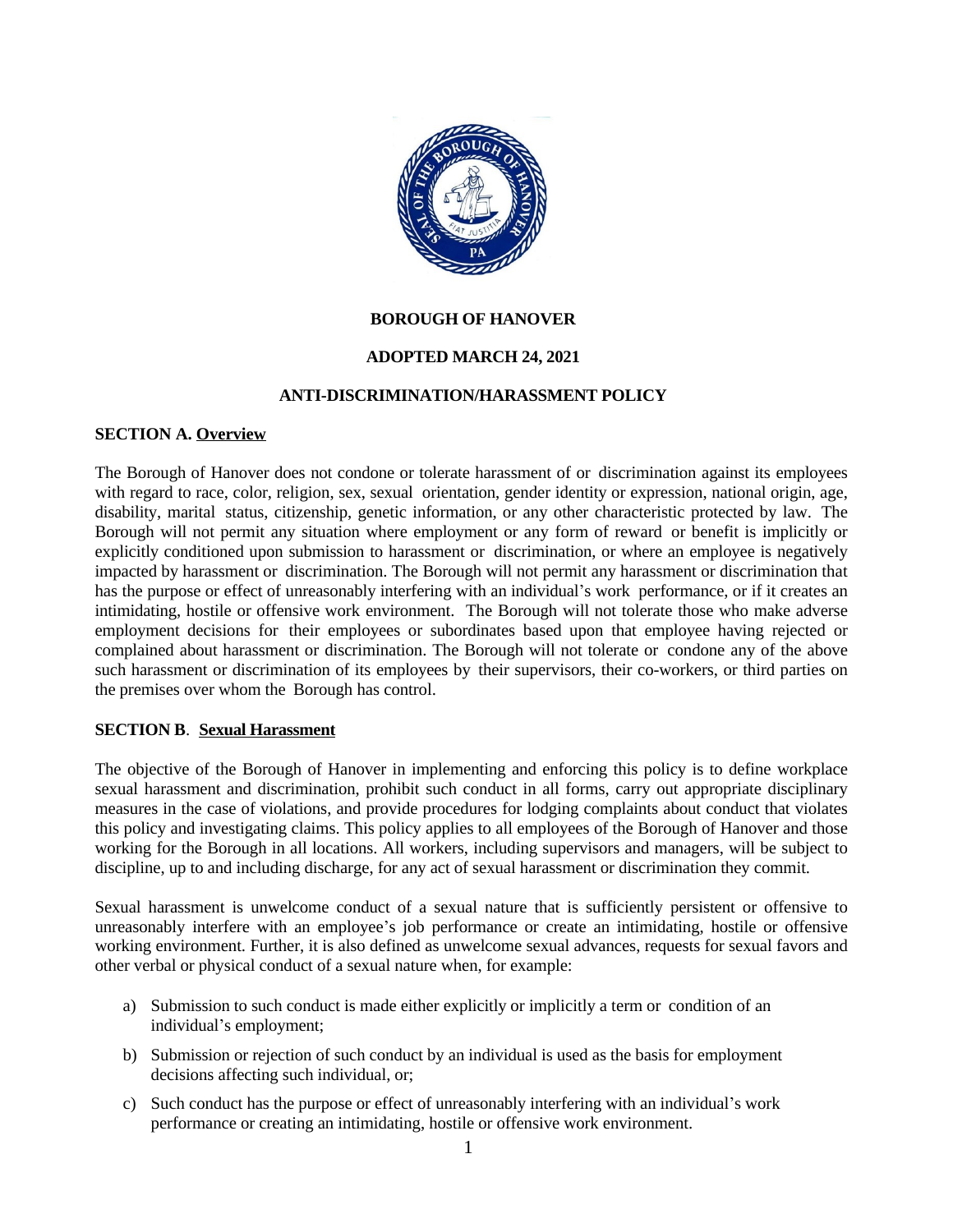Sexual harassment can be physical or psychological in nature. An aggregation of a series of incidents can constitute sexual harassment even if one of the incidents considered on its own would not be harassing. Employees are prohibited from harassing other employees whether or not the incidents of harassment occur on employer premises and whether or not the incidents occur during working hours.

# **Examples of prohibited conduct**:

Though sexual harassment encompasses a wide range of conduct, some examples of specifically prohibited conduct include the following:

- Physical assaults of a sexual nature, such as rape, sexual battery, molestation or attempts to commit these assaults;
- Intentional physical conduct that is sexual in nature, such as touching, pinching, patting, grabbing, brushing against another employee's body or poking another employee's body.
- Unwelcome sexual advances, propositions, or other sexual comments, such as sexually oriented gestures, noises, remarks, jokes or comments about a person's sexuality or sexual experience.
- Preferential treatment or promises of preferential treatment to an employee for submitting to sexual conduct, including soliciting or attempting to solicit any employee to engage in sexual activity for compensation or reward.
- Subjecting, or threats of subjecting, an employee to unwelcome sexual attention or conduct or intentionally making performance of the employee's job more difficult because of that employee's sex.
- Sexual or discriminatory displays or publications anywhere in the Borough of Hanover's workplaces by Borough employees.
- Retaliation for sexual harassment complaints.

## **SECTION C. Racism and Other Prejudicial/Discriminatory Conduct**

The Borough is opposed to discrimination based on race, color, religion, sex, sexual orientation, gender identity or expression, national origin, age, disability, marital status, citizenship, genetic information, or any other characteristic protected by law. The Borough is committed to cultural diversity, social justice and equality.

In general, "discrimination" includes making employment decisions implicitly or explicitly based on factors other than job-related considerations and/or treating one employee differently merely because they are a member of a protected group or on the basis of a protected characteristic such as race, color, religion, sex, sexual orientation, gender identity or expression, national origin, age, disability, marital status, citizenship, genetic information, or any other characteristic protected by law. This nondiscrimination policy applies to all terms and conditions of employment, which include but are not limited to: compensation, hours, recruitment, selection, training, assignment, evaluation, promotion, discipline and termination.

Racism: Racism is putting down a person or group for their race, color, or ethnic background. Racism is a prejudiced attitude shown by racist conduct aimed at a group or person. Any conduct a reasonable person views as putting down another race or ethnic group or person is prohibited (even if the person or a member of the group is not present). Examples include, but are not limited to:

• Racial or ethnic jokes or humor;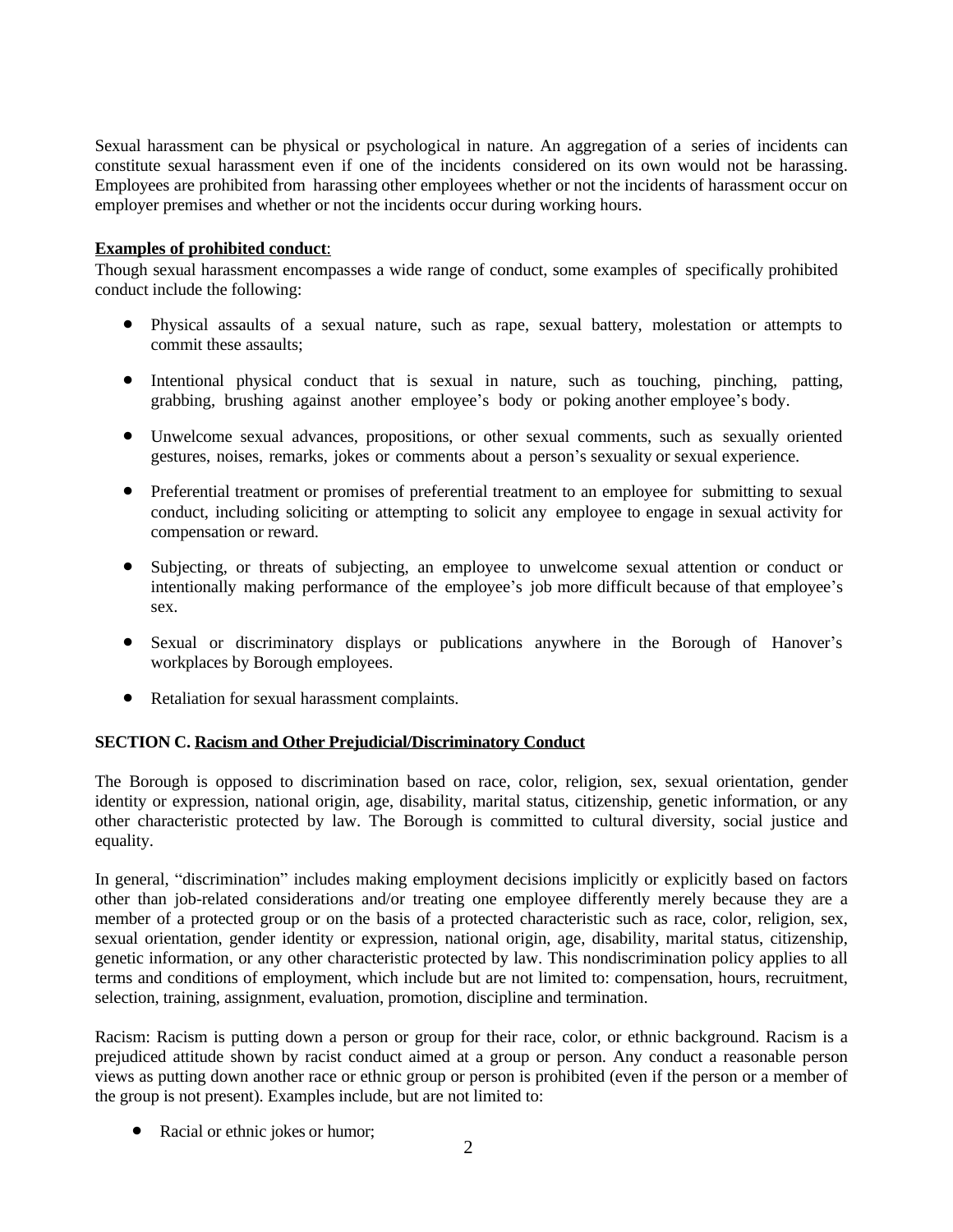- Comments on performance related to race or ethnic background;
- Refusal to invite participation in any work activity or Borough sponsored event on basis of race or ethnic background;
- Racial or ethnic insults;

Other forms of Prejudicial or Discriminatory Conduct: The above examples of racism apply equally to prejudicial or discriminatory conduct based on a person's religion, sex, sexual orientation, gender identity or expression, national origin, age, disability, marital status, citizenship, genetic information, or any other characteristic protected by law.

## **SECTION D. Bullying in the Workplace**

The Borough of Hanover considers workplace bullying unacceptable and will not tolerate it under any circumstances. This policy shall apply to all employees, regardless of his or her employee status (i.e. managerial vs. hourly, full-time vs. part- time, employee vs. independent contractor). Any employee found in violation of this policy will be disciplined, up to and including immediate termination. Independent contractors found to be in violation of this policy may be subject to contract cancellation.

Bullying is defined as persistent, malicious, unwelcome, severe, and pervasive mistreatment that harms, intimidates, offends, degrades, or humiliates an employee, whether verbal, physical or otherwise, at the place of work and/or in the course of employment.

The Borough of Hanover promotes a healthy workplace culture where all employees are able to work in an environment free of bullying behavior. All employees are encouraged to report any instance of bullying behavior. Any reports of this type of behavior will be treated seriously and investigated promptly and impartially. The Borough of Hanover further encourages all employees to formally report any concerns of assault, battery, or other bullying behavior of a criminal nature to the local Police Department. Any supervisor who witnesses any bullying, irrespective of reporting relationship, is required to immediately report this conduct to Borough Manager or Human Resource Manager.

The Borough of Hanover will protect an employee who reports bullying conduct from retaliation or reprisal.

The following types of behavior constitute workplace bullying. Please note, this list is not meant to be exhaustive and is only offered by way of example:

- Staring, glaring or other nonverbal demonstrations of hostility;
- Exclusion or social isolation;
- Excessive monitoring or micro-managing;
- Work-related harassment (work-overload, unrealistic deadlines, assignment of meaningless tasks);
- Being held to a different standard than the rest of an employee's work group;
- Consistent ignoring or interrupting of an employee in front of co-workers;
- Personal attacks (angry outbursts, excessive profanity, or name-calling);
- Encouragement of others to turn against the targeted employee;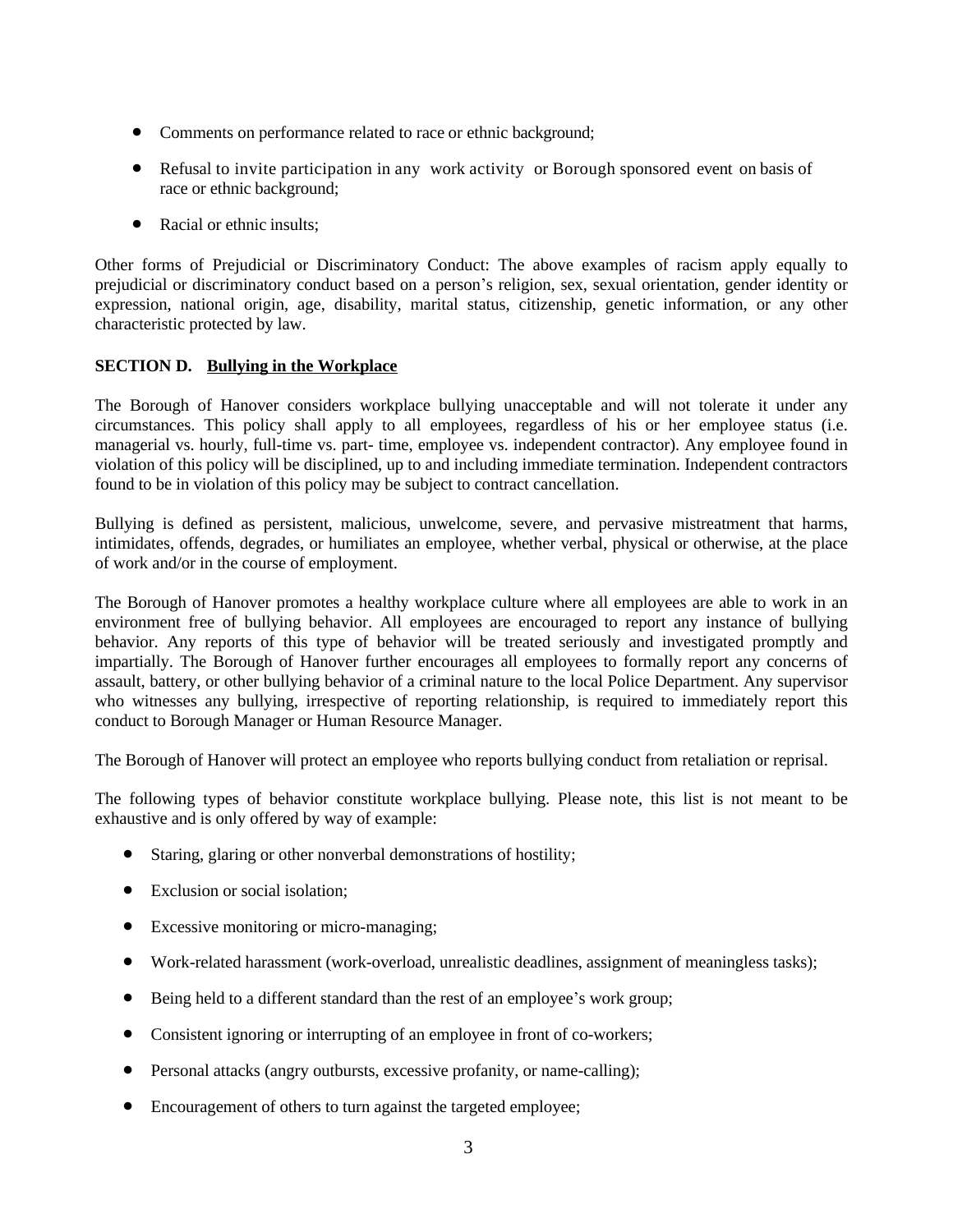- Sabotage of a co-worker's work product or undermining of an employee's work performance;
- Stalking;
- Unwelcome touching or unconsented-to touching;
- Invasion of another person's personal space;
- Unreasonable interference with an employee's ability to do his or her work (i.e., overloading of emails);
- Repeated infliction of verbal abuse, such as the use of derogatory remarks, insults and epithets;
- Conduct that a reasonable person would find hostile, offensive, and unrelated to the employer's legitimate business interests.

Early reporting and intervention have proven to be the most effective method of resolving actual or perceived incidents of bullying. Therefore, while no fixed reporting period has been established, the Borough strongly urges the prompt reporting of complaints or concerns so that rapid and constructive action can be taken. The Borough will make every effort to stop alleged workplace bullying before it becomes severe or pervasive but can only do so with the cooperation of its employees.

Individuals who believe they have experienced conduct that they believe violates this policy, or who have concerns about such matters, should report their complaints verbally or in writing to his or her supervisor, the Human Resource Manager, or the Borough Manager before the conduct becomes severe or pervasive. Individuals should not feel obligated to report their complaints to their immediate supervisor first before bringing the matter to the attention of one of the other designated representatives identified above.

The availability of this complaint procedure does not preclude individuals who believe they are being subjected to bullying conduct from promptly advising the offender that his or her behavior is unwelcome and requesting that such behavior immediately stop.

## **SECTION E. Responding to Conduct in Violation of Policy**

## **Employees:**

If an employee believes that he or she has been subject to sexual harassment or any unwelcome sexual attention, racism, bullying, or other forms of harassment or discrimination, he or she may address the situation directly and immediately to theharasser, if possible. If the inappropriate conduct does not cease, if the alleged offender retaliates against the employee in any way, or if the employee is unable to or uncomfortable with addressing the alleged offender directly, he or she should report the incident to his or her own supervisor or manager, or to the Borough Manager, or Human Resource Manager. It is helpful, but not required, to provide a written record of the date, time and nature of the incident(s) and the names of any witnesses.

It is important to report any and all concerns of harassment or discrimination to a supervisor/manager, Borough Manager or Human Resource Manager as soon as possible. Management must be made aware of the situation so that it can conduct an immediate and impartial investigation and take appropriate action to remediate or prevent the prohibited conduct from continuing.

## **Managers and Supervisors:**

Managers and supervisors must deal expeditiously and fairly with allegations of harassment or discrimination within their departments whether or not there has been a written or formal complaint. They must: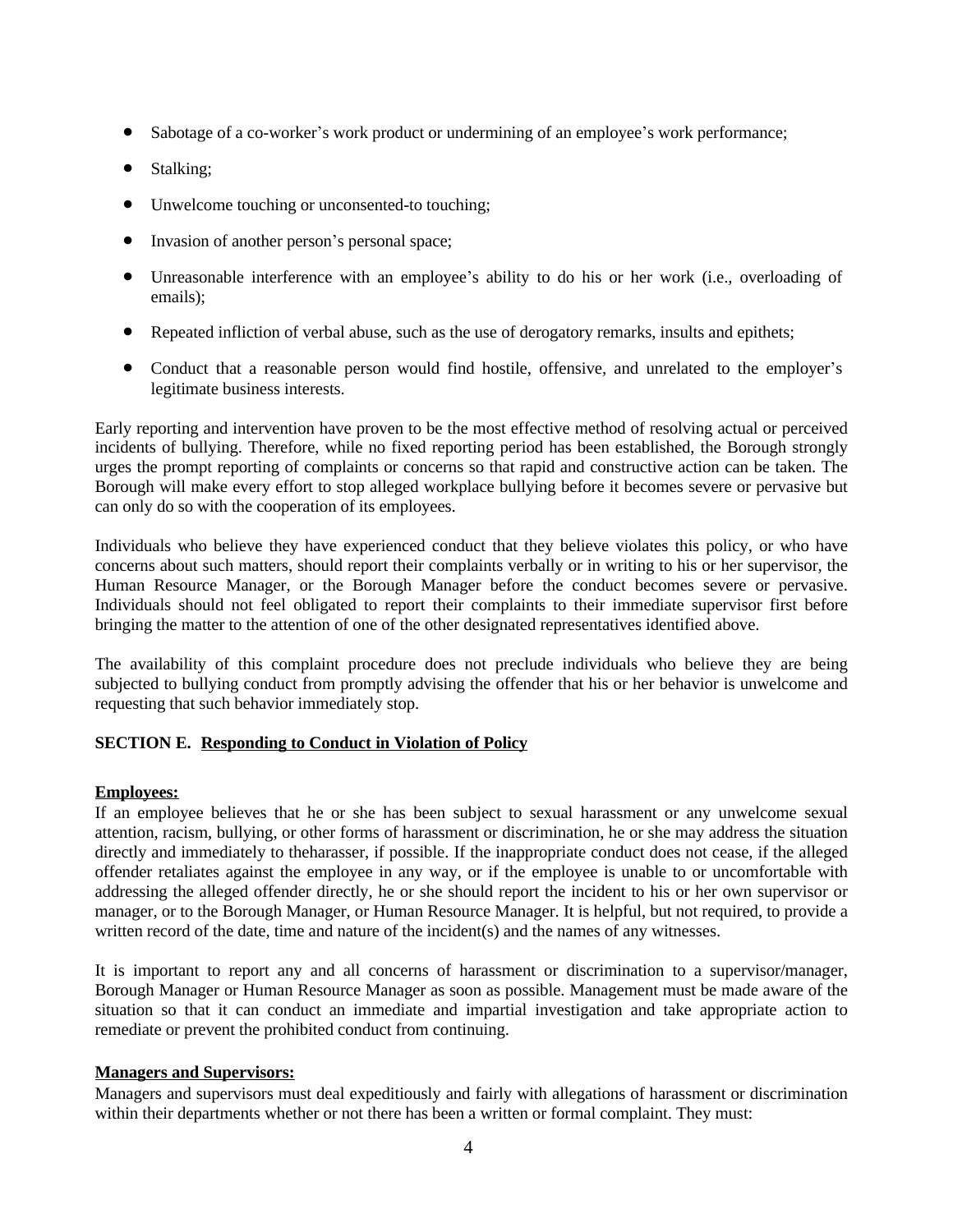- Take all complaints or concerns of alleged or possible harassment or discrimination seriously no matter how minor or who is involved.
- Ensure that harassment or discrimination is immediately reported to Human Resources so that a prompt investigation can occur.
- Take any appropriate action to prevent retaliation or prohibited conduct from recurring during and after any investigations or complaints.

Managers and supervisors who knowingly allow or tolerate harassment, discrimination, or retaliation, including the failure to immediately report such misconduct to the Human Resource Manager or the Borough Manager, are in violation of this policy and subject to discipline.

## **Human Resources:**

The Borough Manager and Human Resource Manager are responsible for:

- Ensuring that both the individual filing the complaint (hereafter referred to as the "complainant") and the accused individual (hereafter referred to as the "respondent") are aware of the seriousness of a complaint.
- Explaining the Borough's harassment and anti-discrimination policy and investigation procedures to the complainant and the respondent.
- Exploring informal means of resolving complaints.
- Notifying the police if criminal activities are alleged.
- Arranging for an investigation of the alleged harassment or discrimination and the preparation of a written report.
- Submitting a written report summarizing the results of the investigation and making recommendations to designated company officials.
- Notifying the complainant and the respondent of the corrective actions to be taken, if any, and administering those actions.

## **Complaint Resolution Procedures:**

Individuals should report complaints of conduct believed to violate the Borough's harassment and antidiscrimination policy according to the policy's complaint procedures. To initiate a formal investigation into an alleged violation of this policy, employees may be asked to provide a written statement about the alleged misconduct to the office of the Human Resource Manager. Complaints should be submitted as soon as possible after an incident has occurred. The Human Resource Manager may assist the complainant in completing the statement.

To ensure the prompt and thorough investigation of a harassment or discrimination complaint, the complainant should provide as much of the following information as is possible:

 The name, department and position of the person or persons allegedly causing the harassment or discrimination.